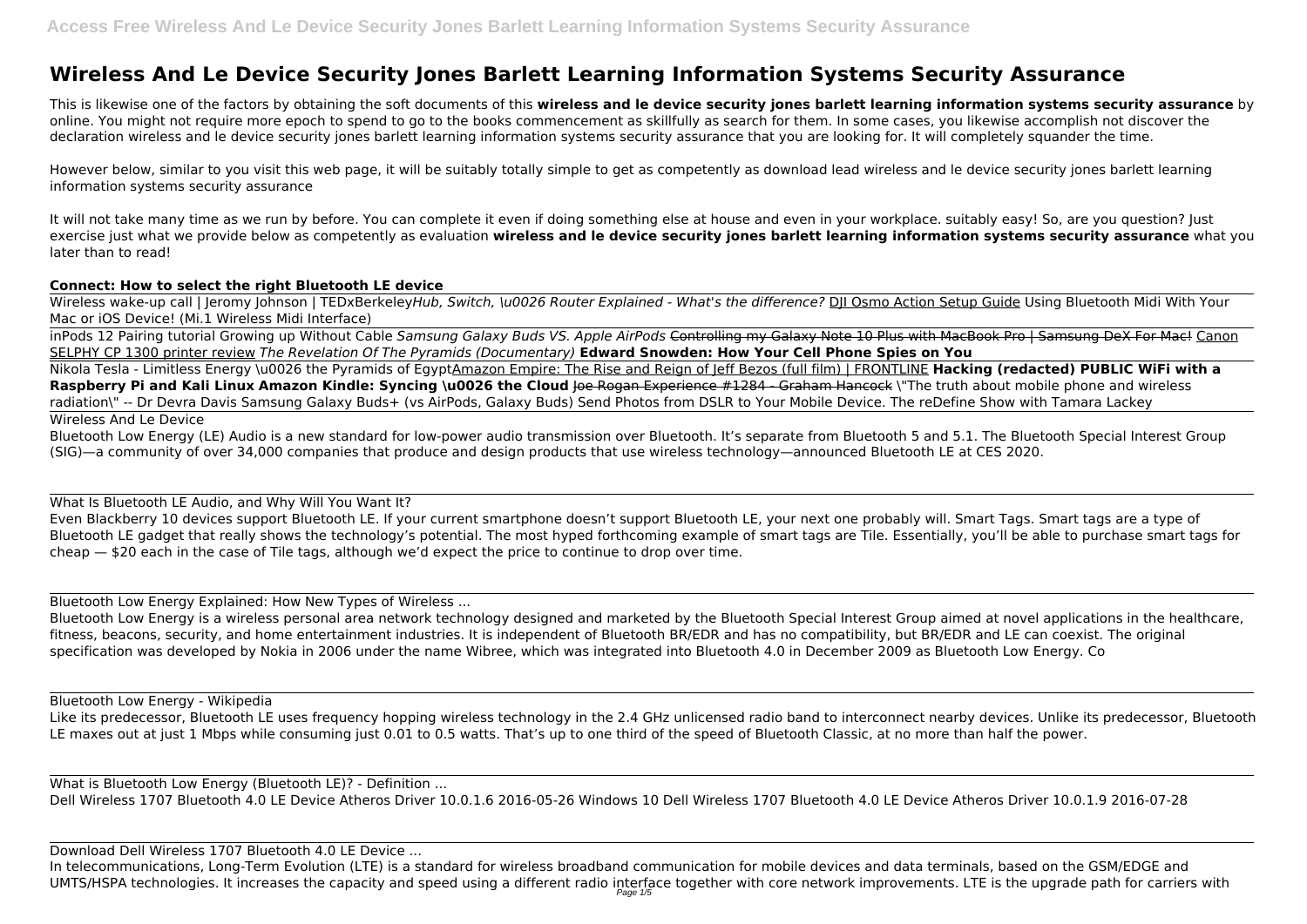both GSM/UMTS networks and CDMA2000 networks.

LTE (telecommunication) - Wikipedia Laptops. Dell Wireless 355. Module with Bluetooth 2.0 + EDR Technology. Broadcom chip. USB ID: 413c:8126. BT Version: 2.0 + EDR. OUI: 00:1D:D9. FCC ID: QDS-BRCM1021. Lenovo Thinkpad W500.

Bluetooth devices - DeviWiki (ex WikiDevi) It can handle up to 20 wireless devices connected at once, which should be enough for most households, and an Ethernet port for wired devices as well. A powerful Qualcomm Snapdragon 855 processor ...

RF CMOS is used in the radio transceivers of all modern wireless networking devices and mobile phones, and is widely used to transmit and receive wireless signals in a variety of applications, such as satellite technology (e.g. GPS), bluetooth, Wi-Fi, near-field communication (NFC), mobile networks (e.g. 3G and 4G), terrestrial broadcast, and automotive radar applications, among other uses.

Best mobile hotspots 2020: top 4G LTE and 5G wireless ...

Wireless - Wikipedia

Set up eduroam wifi using eduroam CAT. On your phone, tablet or laptop, open your web browser, go to cat.eduroam.org. Click on the button to install and follow the instructions. \*Staff - If you have a Friendly email address you will need to use your University IT account username followed by @le.ac.uk.

University of Leicester - Setup eduroam wifi

Bluetooth LE's multi-stream audio will allow any supported device to connect to multiple devices, meaning it'll be possible to pair two earbuds separately and get true stereo sound. This opens the door for true wireless headphones to be used in environments where timing is key, such as competitive gaming.

Description. Bluetooth LE Explorer allows users to find and interrogate nearby Bluetooth LE devices, read their service and characteristics and write to them. It can also be used in server mode to advertise as a battery server or a Microsoft test service server. This app is meant to show how the bluetooth APIs can be used in a UWP app.

Get Bluetooth LE Explorer - Microsoft Store

After installing the Bluetooth stack and successfully added the Bluetooth LE USB adapter to our Raspberry Pi we're ready to scan for nearby BLE devices. In our case, we've downloaded a Node.js App to a MacBook called Bleno. This very useful app allows us to set our laptop as a Peripheral Device.

Control Bluetooth LE Devices From a Raspberry Pi : 9 Steps ...

Wireless audio devices, however, have always had higher bandwidth needs and thus higher power requirements. As the name implies, LE Audio will allow devices to transmit sound streams across the...

Bluetooth's New LE Audio Is Here to Fix Your Headphones ...

If you have previously used eduroam wifi on your personal device, forget the eduroam network from your wifi settings, before you setup again. Setup eduroam wifi on Android On your phone, download and install the University of Leicester root certificate. Under Credential use: select Wi-Fi.

University of Leicester - Setup eduroam wifi - Android ...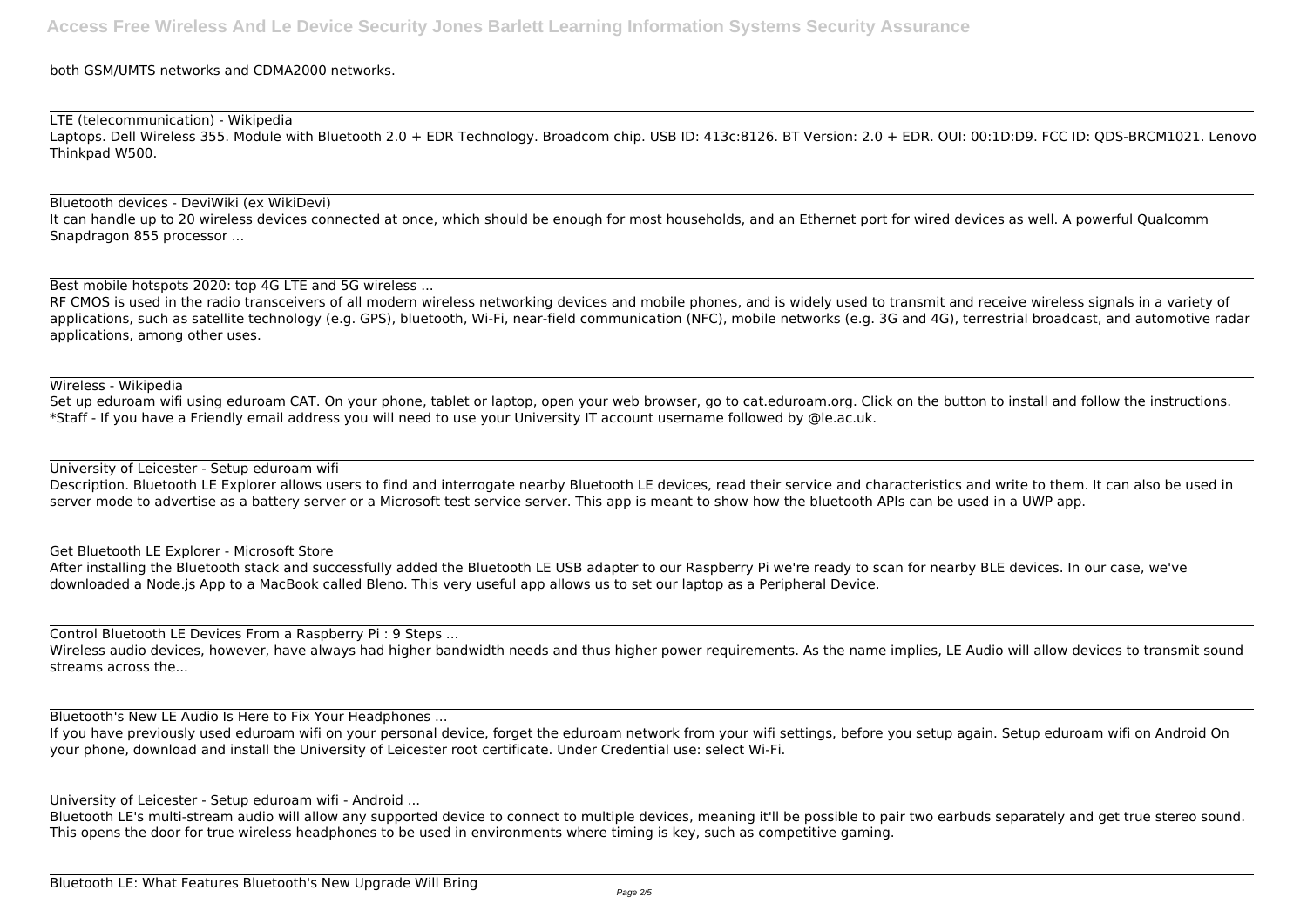Depending on your operating system, you may need to select "Pair new device" or similar. Select "Bose AE2 SoundLink" from the device list. You will hear "Connected to " and the Bluetooth indicator will glow solid white. If prompted for a passkey, enter 0000 and press OK. The headphones can store eight devices in the memory.

On your Bluetooth device, turn on the Bluetooth feature Tip: The Bluetooth menu is usually found in the Settings menu. Select your Bose QuietComfort headphones from the device list Once connected, you hear "Connected to <device name>"or the Bluetooth indicator glows solid white.

Pairing the headphones with your device - Bose The improved LE power control allows the devices to dynamically improve the transmission energy utilized when two devices are communicating. The Bluetooth LE receivers monitor signal-strength & ask for transmission power-level modifications in devices that are connected.

If you order the router using device payments, you'll receive a \$10/month promo credit for 24 months\*\*\*. The router will appear on your bill as a \$10/month charge along with a \$10 monthly credit, bringing the balance to \$0/month. Learn more about device payments.

Latest Bluetooth 5.2 Version: How It Works, Everything You ...

Connecting a Bluetooth device - Bose

With Bluetooth Low Energy (BLE), smart devices are about to become even smarter. This practical guide demonstrates how this exciting wireless technology helps developers build mobile apps that share data with external hardware, and how hardware engineers can gain easy and reliable access to mobile operating systems. This book provides a solid, highlevel overview of how devices use BLE to communicate with each other. You'll learn useful low-cost tools for developing and testing BLE-enabled mobile apps and embedded firmware and get examples using various development platforms—including iOS and Android for app developers and embedded platforms for product designers and hardware engineers. Understand how data is organized and transferred by BLE devices Explore BLE's concepts, key limitations, and network topology Dig into the protocol stack to grasp how and why BLE operates Learn how BLE devices discover each other and establish secure connections Set up the tools and infrastructure for BLE application development Get examples for connecting BLE to iPhones, iPads, Android devices, and sensors Develop code for a simple device that transmits heart rate data to a mobile device

Bluetooth Low Energy (LE) is one of the latest enhancement to Bluetooth technology and, as the name suggests, it is aimed at ultra low power devices, such as heart rate monitors, thermometers, and laboratory sensors. Due to very low power consumption, devices compliant with this standard can operate for months or even years on coin cell batteries without the need for recharging. This cutting-edge book helps you understand the whats, whys, and hows of Bluetooth LE. It includes a broad view of the technology, identifies the various building blocks and explains how they come together. The book explains the architecture of Bluetooth LE stack and the functionality provided by each of the layers. You find expert guidance in setting up your own system in a quick and efficient manner with inexpensive, easily available hardware and just a couple of PCs running Linux. Additionally, this practical volume features exercises and sample programs to help you get a first-hand feel for how the technology works.

Several of the actual devices, such as mobile phones, use Bluetooth Low Energy, a wireless technology that is able to establish a connection between devices producing a low energy consumption. Therefore, in this project this technology has been applied in low resources and low consumption nodes. The objective is to analyze these nodes, know their characteristics and to be able to develop different applications in different sensor networks, for instance biological measures in human beings or environmental measures. To achieve this objective a first design was made, where the Bluetooth Low Energy was studied and the node used, the device CC1352R. Subsequently, in order to implement the pertinent functions, the code for each node was elaborated. The final scene that has been developed consists on two CC1352R devices that utilize this technology to be able to establish a connection, receive data, transfer it between nodes and store it in the central node. In this project a study of the current state of the Bluetooth Low Energy technology was elaborated, in addition to the description of the development of the functions used in the CC1352R devices. Furthermore, an experimental study was made about the lecture of data and limitations of the nodes. The study and development of this work serve as collateral to accomplish new projects, as in creating different applications related to the Internet of Things an the ability to create different kinds of sensor networks.

Use the power of BLE to create exciting IoT applications About This Book Build hands-on IoT projects using Bluetooth Low Energy and learn about Bluetooth 5 and its features. Build a health tracking system, and indoor navigation and warehouse weather monitoring projects using smart devices. Build on a theoretical foundation and create a practice-based understanding of Bluetooth Low Energy. Who This Book Is For If you're an application developer, a hardware enthusiast, or just curious about the Internet of Things and how to convert it into hands-on projects, then this book is for you. Having some knowledge of writing mobile applications will be advantageous. What You Will Learn Learn about the architecture and IoT uses of BLE, and in which domains it is being used the most Set up and learn about various development platforms (Android, iOS, Firebase, Raspberry Pi,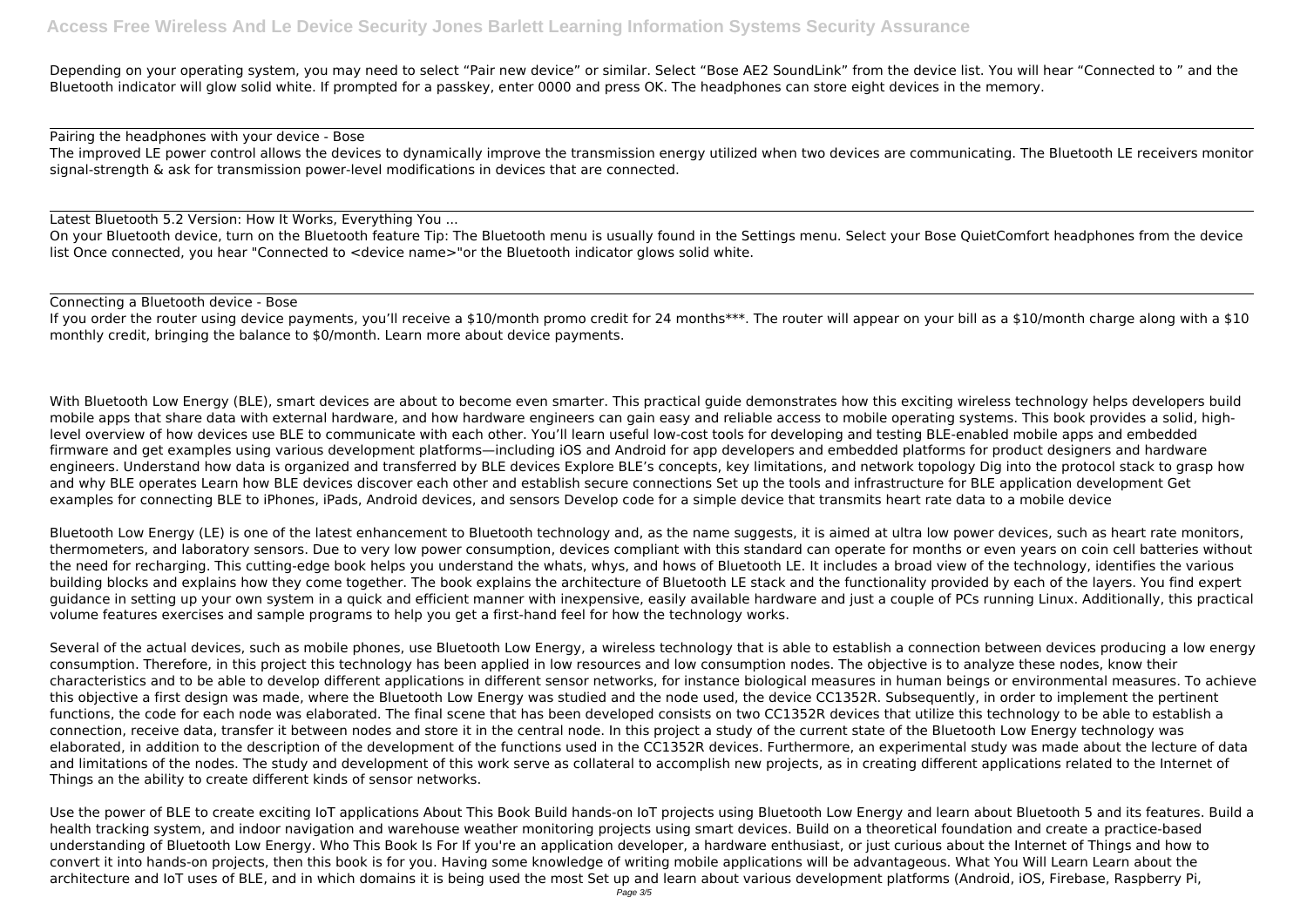Beacons, and GitHub) Create an Explorer App (Android/iOS) to diagnose a Fitness Tracker Design a Beacon with the Raspberry Pi and write an app to detect the Beacon Write a mobile app to periodically poll the BLE tracking sensor Compose an app to read data periodically from temperature and humidity sensors Explore more applications of BLE with IoT Design projects for both Android and iOS mobile platforms In Detail Bluetooth Low Energy, or Bluetooth Smart, is Wireless Personal Area networking aimed at smart devices and IoT applications. BLE has been increasingly adopted by application developers and IoT enthusiasts to establish connections between smart devices. This book initially covers all the required aspects of BLE, before you start working on IoT projects. In the initial stages of the book, you will learn about the basic aspects of Bluetooth Low Energy—such as discovering devices, services, and characteristics—that will be helpful for advanced-level projects. This book will guide you through building hands-on projects using BLE and IoT. These projects include tracking health data, using a mobile App, and making this data available for health practitioners; Indoor navigation; creating beacons using the Raspberry Pi; and warehouse weather Monitoring. This book also covers aspects of Bluetooth 5 (the latest release) and its effect on each of these projects. By the end of this book, you will have hands-on experience of using Bluetooth Low Energy to integrate with smart devices and IoT projects. Style and Approach A practical guide that will help you promote yourself into an expert by building and exploring practical applications of Bluetooth Low Energy.

Bluetooth Low Energy (BLE) is an exciting new technology that was introduced in 2010. It targets applications in the Internet of Things (IoT) space. With the recent release of Bluetooth 5 in late 2016 and Bluetooth mesh in mid-2017 (which builds on top of BLE), Bluetooth is now more capable than ever of becoming the standard wireless protocol used in many IoT applications including: smart homes, smart cities, medical devices, wearables, and sensor connectivity. Learning a new technology is always challenging and usually comes with a learning curve. Some technologies are easier to learn than others. Unfortunately, Bluetooth Low Energy (BLE) can be one of those hard ones. The lack of good resources including blogs, tutorials, and up-to-date books that help a beginner to learn BLE, makes the task even more difficult. That is, in fact, the primary goal of this book: to provide you with a complete understanding of the basics and core concepts of BLE that you can learn in a single weekend. Here's a tiny list of the benefits this book will help you achieve: Understand what Bluetooth Low Energy is and how it compares to Bluetooth Classic. Become better informed about the use cases where BLE makes the most sense. Learn all about Bluetooth 5 and the new features it brought us. Understand how two BLE devices discover and connect with each other. Understand how BLE devices exchange and transfer data between each other. Fully grasp concepts such as Peripherals, Centrals, Advertising, Connections, GATT, GAP, and many others. Learn about the newly released Bluetooth mesh standard. What readers are saying "I bought your BLE book and I love it. I am an iOS developer and your material helped me understand some of the finer points of BLE" -Alex Carrizo, Senior iOS Developer, iOS SME at Mobile Apps Company Topics include: The basics of Bluetooth Low Energy & Bluetooth 5.0. The difference between BLE and Bluetooth Classic (the one used for streaming audio and connecting headsets). The benefits and limitations of using BLE and which use cases make the most sense for BLE. The difference between a BLE Central and a BLE Peripheral. All about GATT (Generic Attribute Profile) and GAP (Generic Access Profile). How Bluetooth 5 achieves double the speed, four times the range, and eight times the advertising capacity.- How BLE devices advertise and discover each other. How two BLE devices connect to each other. How BLE devices exchange and transfer data between each other. Profiles, Services, and Characteristics. How secure BLE is, and how BLE devices secure the communication channel between them. The different connection and advertising parameters and what each of them means. An introduction to Bluetooth mesh. About the Author Mohammad Afaneh has been an embedded engineer for over 10 years. Since 2014, he has focused solely on learning and developing Bluetooth Low Energy applications. He even spent days and weeks reading through the 2,800+ page Bluetooth specification document looking for answers to questions he couldn't find answers to in other books and resources. He shares everything he knows about development for BLE technology at his website www.novelbits.io, and via training classes around the world.

The First Complete Guide to Bluetooth Low Energy: How It Works, What It Can Do, and How to Apply It A radical departure from conventional Bluetooth technology, Bluetooth low energy (BLE) enables breakthrough wireless applications in industries ranging from healthcare to transportation. Running on a coin-sized battery, BLE can operate reliably for years, connecting and extending everything from personal area network devices to next-generation sensors. Now, one of the standard's leading developers has written the first comprehensive, accessible introduction to BLE for every system developer, designer, and engineer. Robin Heydon, a member of the Bluetooth SIG Hall of Fame, has brought together essential information previously scattered through multiple standards documents, sharing the context and expert insights needed to implement high-performance working systems. He first reviews BLE's design goals, explaining how they drove key architectural decisions, and introduces BLE's innovative usage models. Next, he thoroughly covers how the two main parts of BLE, the controller and host, work together, and then addresses key issues from security and profiles through testing and qualification. This knowledge has enabled the creation of Bluetooth Smart and Bluetooth Smart Ready devices. This guide is an indispensable companion to the official BLE standards documents and is for every technical professional and decision-maker considering BLE, planning BLE products, or transforming plans into working systems. Topics Include BLE device types, design goals, terminology, and core concepts Architecture: controller, host, applications, and stack splits Usage models: presence detection, data broadcasting, connectionless models, and gateways Physical Layer: modulation, frequency band, radio channels, power, tolerance, and range Direct Test Mode: transceiver testing, hardware interfaces, and HCI Link Layer: state machine, packets, channels, broadcasting, encryption, and optimization HCI: physical/logical interfaces, controller setup, and connection management L2CAP: channels and packet structure, and LE signaling channels Attributes: grouping, services, characteristics, and protocols Security: pairing, bonding, and data signing Generic Access Profiles: roles, modes, procedures, security modes, data advertising, and services Applications, devices, services, profiles, and peripherals Testing/qualification: starting projects, selecting features, planning, testing, compliance, and more

Written by an industry expert, Wireless and Mobile Device Security explores the evolution of wired networks to wireless networking and its impact on the corporate world.

This document provides info. to organizations on the security capabilities of Bluetooth and provide recommendations to organizations employing Bluetooth technologies on securing